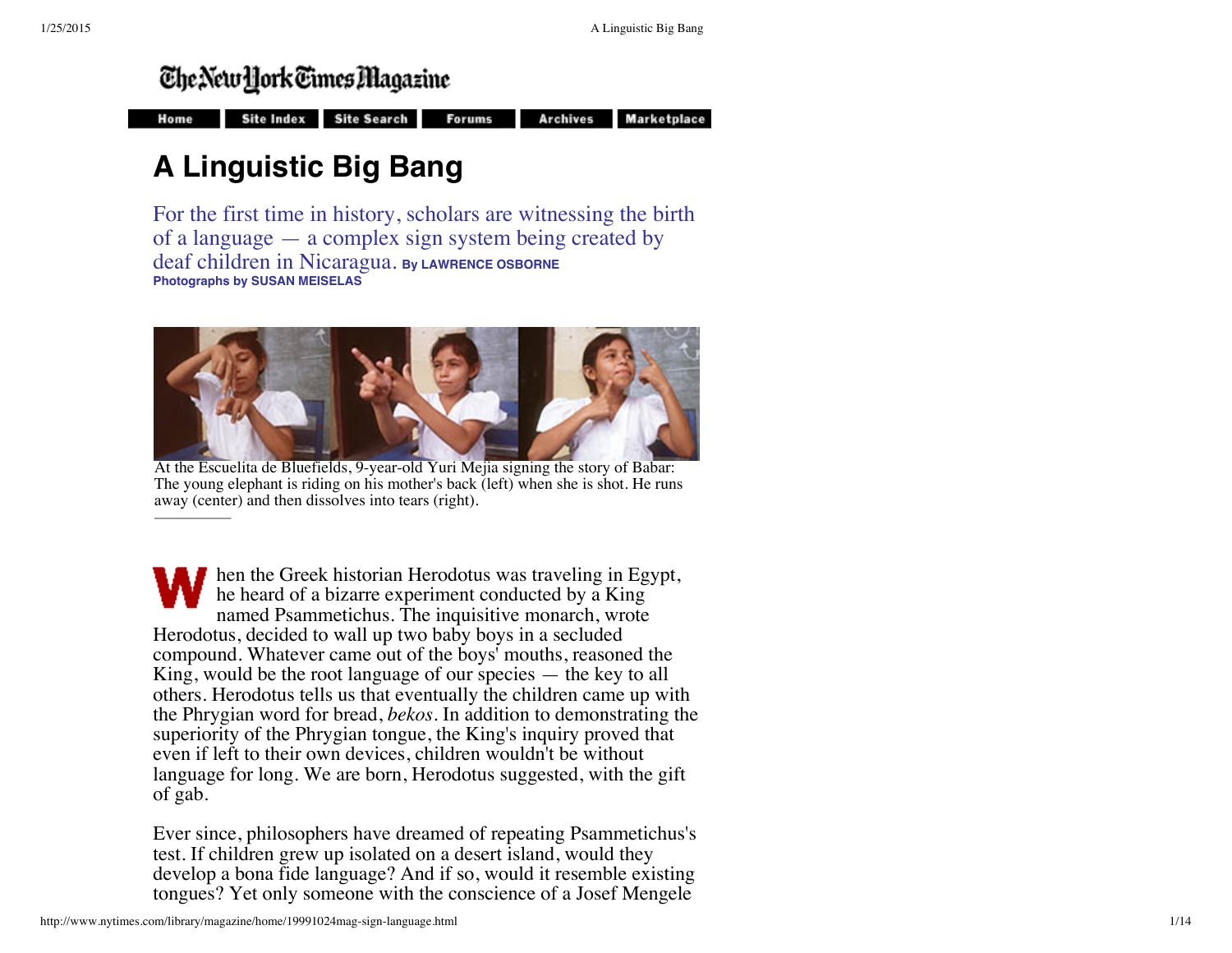carry out such an experiment. Then, in the mid-1980's, linguists were confronted with an unexpected windfal linguists were confronted with an unexpected windfall.<br>Psammetichus's experiment was repeated, but this time it came about unintentionally. And not in Egypt but in Nicaragua.

Lawrence Osborne is the author of "Paris Dreambook," a travelogue, and "The Poisoned Embrace," a collection of essay: would<br>linguis<br>Psamn<br>about<br>u<br>Lawrenc<br>of "Paris<br>travelog<br>Embrace

Following the 1979 Sandinist a revolution, the newly installed Nicaraguan Government inaugurated the country's first large-scale effort to educate deaf children. Hundreds of students were enrolled in two Managua schools. Not being privy to the more

than 200 existing sign languages used by hearing-impaired people around the world, Managua's deaf children started from ground zero. They had no grammar or syntax — only crude gestural signs developed within their own families. These pantomimes, which deaf kids use to communicate basic needs like "eat," "drink" and "ice cream," are called *mimicas* in Spanish.

Most of the children arrived in Managua with only a limited repertory of mimicas. But once the students were placed together, they began to build on one another's signs. One child's gesture solidified into the community's word. The children's inexperienced teachers — who were having paltry success communicating with their profoundly deaf students — watched in awe as the kids began signing among themselves. A new language had begun to bloom.

A decade later, the children's creation has become a sensation of modern linguistics. Nicaraguan Sign Language (known to experts a s I.S.N., for Idioma de Signos Nicaragense) has been patiently decoded by outside scholars, who describe an idiom filled with curiosities yet governed by the same "universal grammar" that the linguist Noam Chomsky claims structures all language. Steven Pinker, author of "The Language Instinct," sees what happened in Managua as proof that language acquisition is hard-wired inside the human brain. "The Nicaraguan case is absolutely unique in history," he maintains. "We've been able to see how it is that children — not adults – generate language, and we have been able to record it happening in great scientific detail. And it's the first and only time that we've actually seen a language being created out of thin air."



anagua's deaf children were stranded in school, not on a desert island. Spanish-speaking teachers were there to guide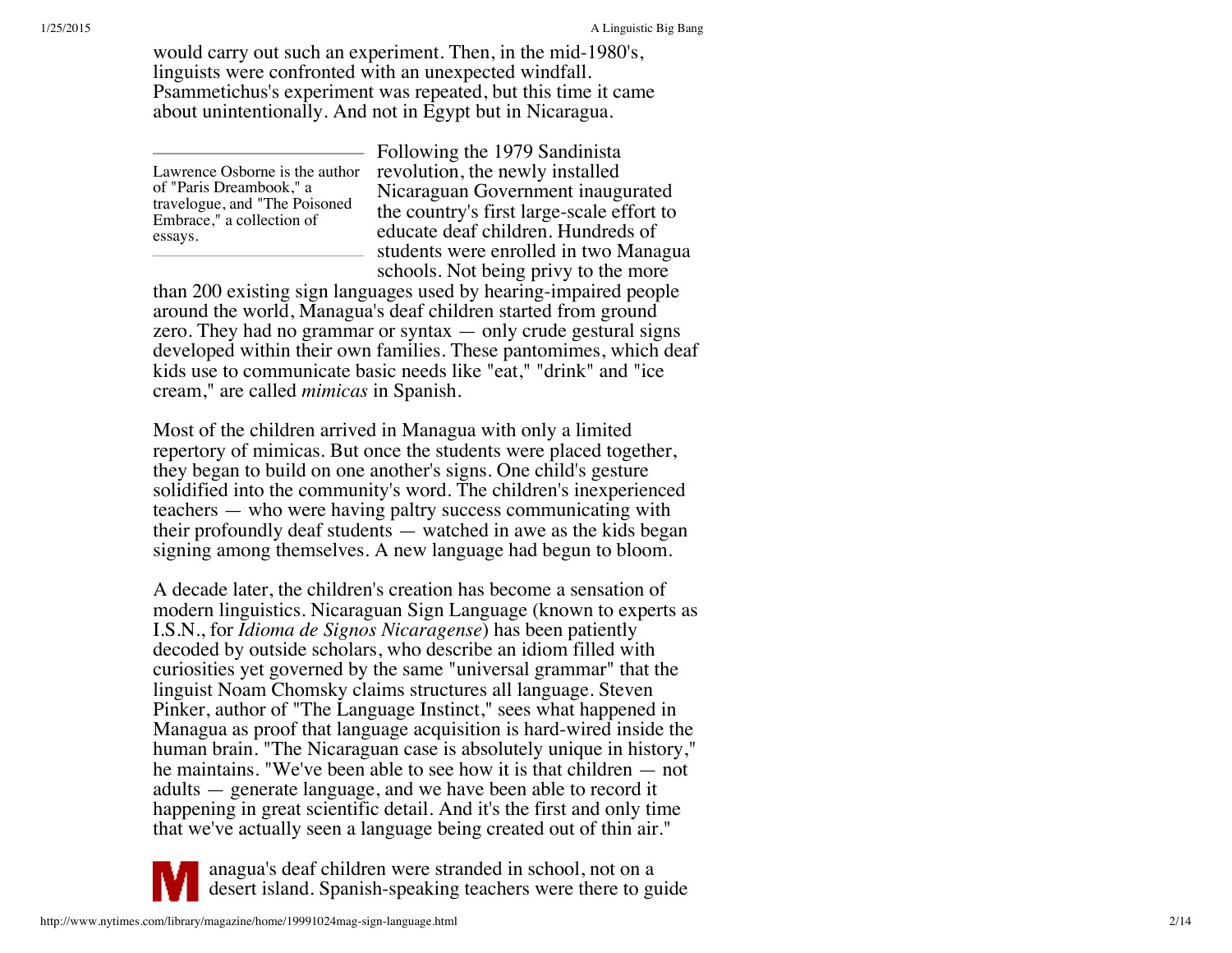them. Yet it turns out that Nicaraguan Sign Language doesn't resemble Spanish at all. Indeed, the Managua teachers say they left hardly an imprint on the children's improvised language — largely because their lack of experience led them to adopt poor pedagogy.<br>When the schools first opened, the Sandinista education officials<br>were misguidedly urged by Soviet advisers to adopt "finger<br>spelling," which uses simple si languages. This approach was a disaster. Because the students had no prior concept of words (let alone letters), it proved fruitless to tr y to communicate in this fashion. The children remained linguistically disconnected from their teachers.

This failure to adopt a workable teaching strategy, paradoxically, gave the Nicaraguan children an opportunity to erect a linguistic structure of their own. Indeed, the frustrated Managua teachers began to notice that although the children could barely communicate with their instructors, they were beginning to communicate well among themselves, using a sign system that no teacher recognized. But what, exactly, was it?

In June 1986, the Nicaraguan Ministry of Education contacted Judy Kegl, an American sign-language expert at Northeastern University. They invited her to visit the deaf schools in Managua and see if she could shed some light on the enigma. Armed with notebooks and a Pentax camera — and a vague tenderness for the revolution — the 33-year-old Kegl set off for Managua.

Her first stop was Villa Libertad, a vocational school for deaf teen agers. Kegl, now a professor at the University of Southern Maine in Portland, set out to make a rudimentary dictionary of the signs being used by a small group of adolescent girls in a hairdressing workshop. Some signs were obvious enough: objects like "eyebrow tweezers" and "rolling curlers" were signed by more or less imitating the things themselves. But one day, a student playfully tested a more intricate sign on her. She first laid out her left palm flat; then, using her right hand, she traced a line from the middle finger to the base of the palm, turning her right hand over afterward and pointing below her belt. As <sup>a</sup> result of the girl's giggling, Kegl guessed that the sign meant "sanitary napkin." She had learned her first word in what seemed to be a simple form of communication.

After a few days, Kegl figured out the sign for "house" and could combine it with a typical Nicaraguan gesture for "What's up?" — a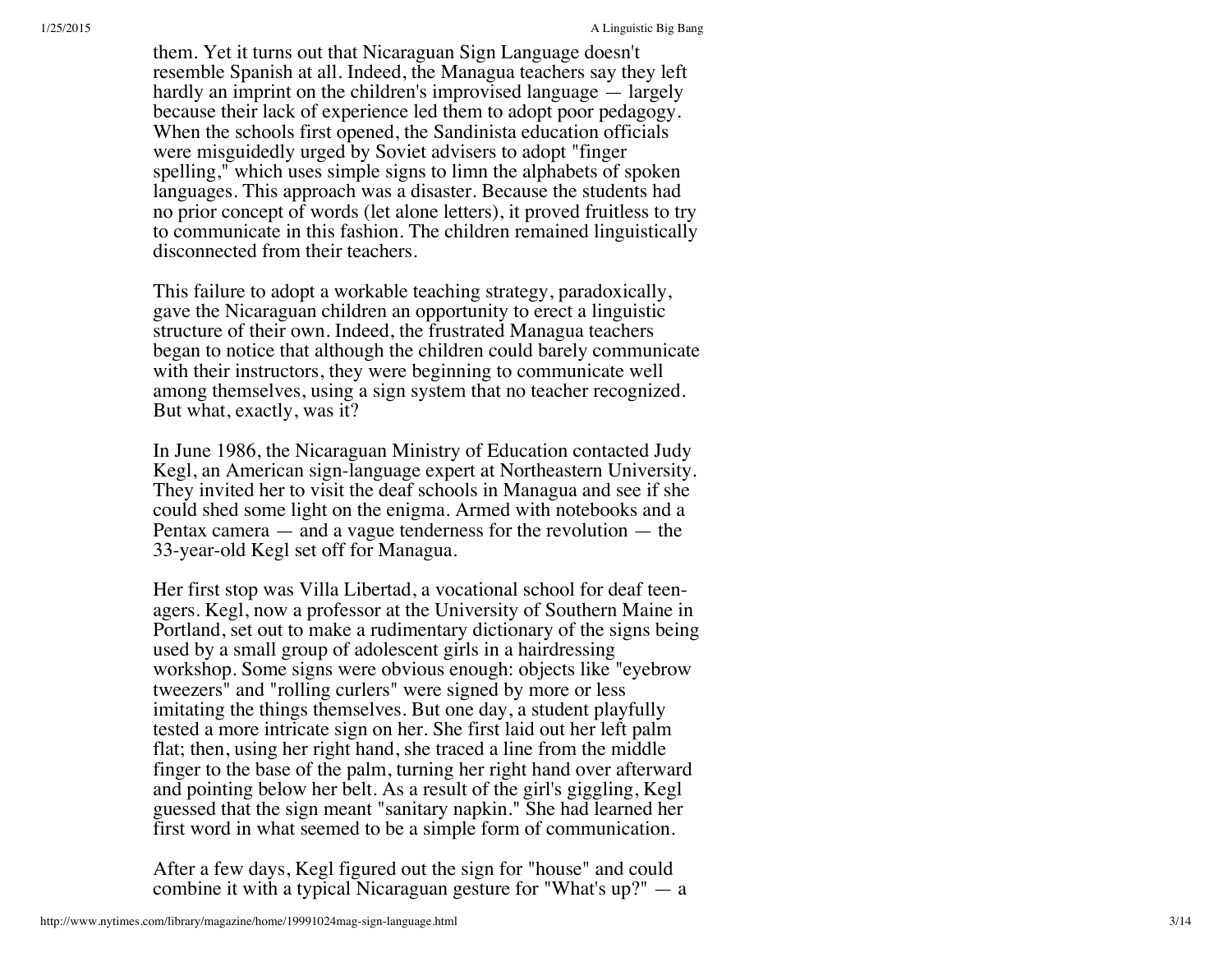strong wrinkle of the nose — to ask the deaf students where they lived. The students' responses, however, were baffling. Each student would produce a series of complex but apparently meaningless hand wriggles. Only later would Kegl figure out that these wriggles were in fact precise descriptions of Managua's labyrinthine bus routes.<br>Indeed, the grammar underlying this enigmatic sign system completely eluded her. "I felt like I was failing as a linguist," she recalls. "I couldn't find any consistent regularities. It seemed to b e complete chaos."

Three weeks later, however, Kegl moved on to the primary school, known as San Judas, where younger children were being taught. On the first day, she observed a young girl named Mayela Rivas signing in a courtyard. Her gestures were rapid and had an eerie rhythmic consistency. Kegl sensed that Mayela was not just making crude mimicas or the kind of signed pidgin practiced by the older students at Villa Libertad.

"I looked at her, and I thought to myself, Holy cow, that girl is using some kind of rule book," she says. Ann Senghas, a former assistant of Kegl's who is now a professor at Barnard College, shares her wonder. "It was a linguist's dream," she says. "It was like being present at the Big Bang."

o crack the code used by the younger San Judas children, Kegl had them retell stories of Mr. Koumal, a popular Czech cartoon character. To relate the contents of a Koumal picture book, the children would need a variety of syntactic constructions and verb senses. In "Mr. Koumal Flies Like a Bird," for example, the adventurous Czech makes wings for himself by stealing chicken feathers. But after he crashes into a mountainside, Mr. Koumal uses the feathers to make Indian headdresses he can sell to children. By having the children reconstruct these stories in their own tongue, telltale regularities emerged that, bit by bit, provided Kegl with clues to the language's grammar.

It was noticeable at once that the younger children used signs in a more nuanced way than the older students. For example, the teen-age pidgin signers at Villa Libertad had a basic gesture for "speak"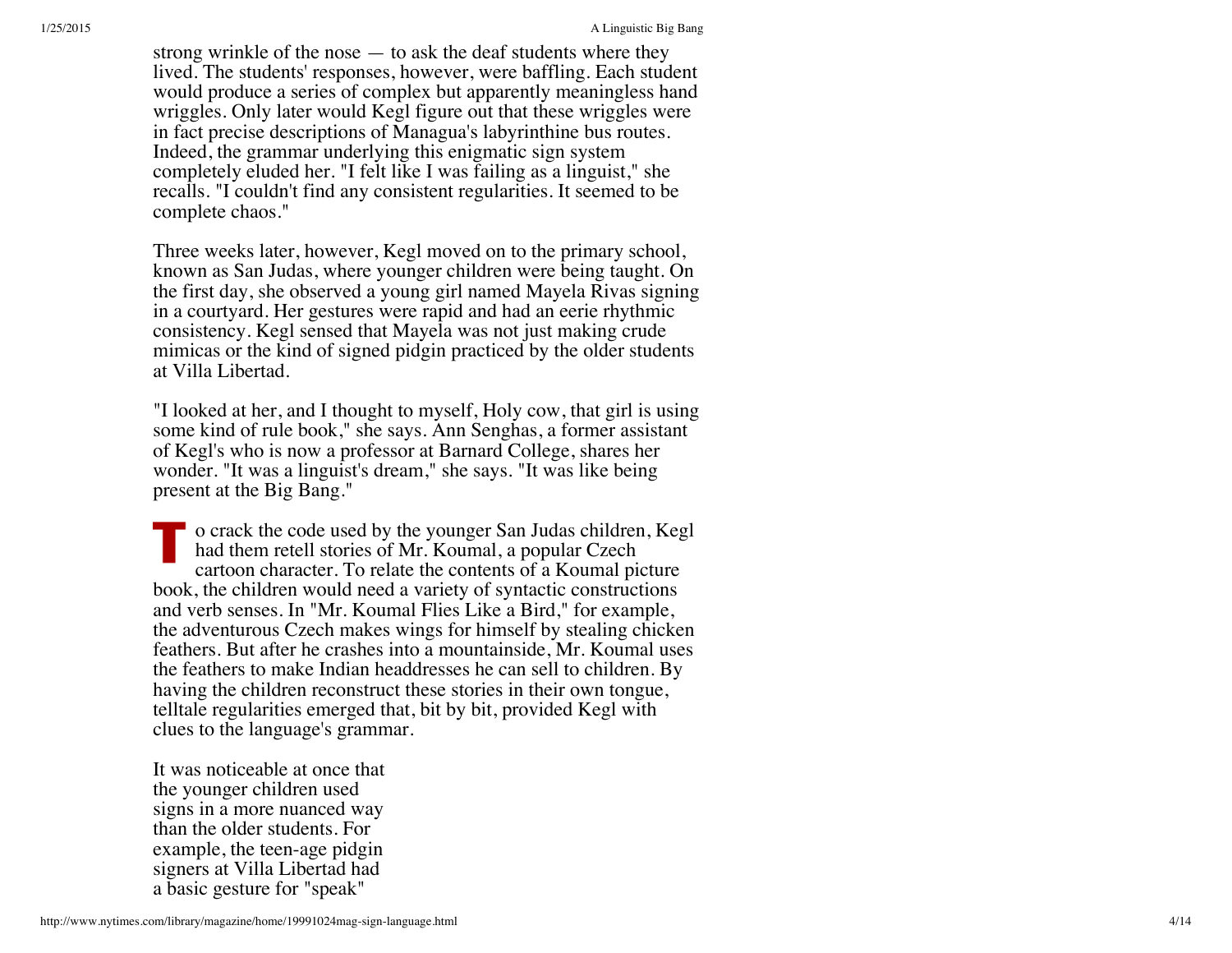- opening and closing four<br>
fingers and a thumb in front<br>
of the mouth. The younger<br>
children used the same sign,<br>
but modulated it, opening<br>
their fingers at the position of<br>
the speaker and closing them<br>
at the position

1/25/2015



Anselmo Aleman, now 20, didn't come to Bluefields until he was 15, a relatively late start. "I was like Babar in the big city going in the elevator for the first time," he says

in retelling the Koumal story, the younger kids could express wh a t linguists call "spatial agreement" with their verbs. When they used the verb "to fall"  $-$  as in "Mr. Koumal falls down the mountain"  $$ they made a link between Mr. Koumal's falling and what he was falling down. These nuanced signers would first lift one hand in the air to signify "mountaintop" and then begin the sign for "fall" from this height, flipping the hand back and forth while moving it down an imaginary slope.

What explained this difference between the younger and older signers? Kegl's theory, which has been disseminated in various linguistic journals, is that an original group of home signers came up with an elemental pidgin among themselves, known to linguists as Lenguaje de Signos Nicaragense. This was the comparatively crude signing she had observed among the older students. Then, very young children of 5 or 6 had come into the school system. Quickly mastering the pidgin from their elder peers, they had then taken it, quite unconsciously, to a far higher level. This second version was the fast, elegantly orchestrated language that Kegl had seen flying from the little fingers of Mayela Rivas. This was what would become known as the *idioma*, or Nicaraguan Sign Language. These three quite distinct levels  $-$  home signs, the *lenguaje* and the *idioma* — represent phases of evolution, from pantomime to pidgin to language. "Real language in this case," she says, "only emerged with young children first exposed to a signed pidgin."

But how did Nicaraguan Sign Language evolve in the first place? Kegl likens the process to a field of stones waiting to be made into a fence. The "stones" in this case came from the gesture system that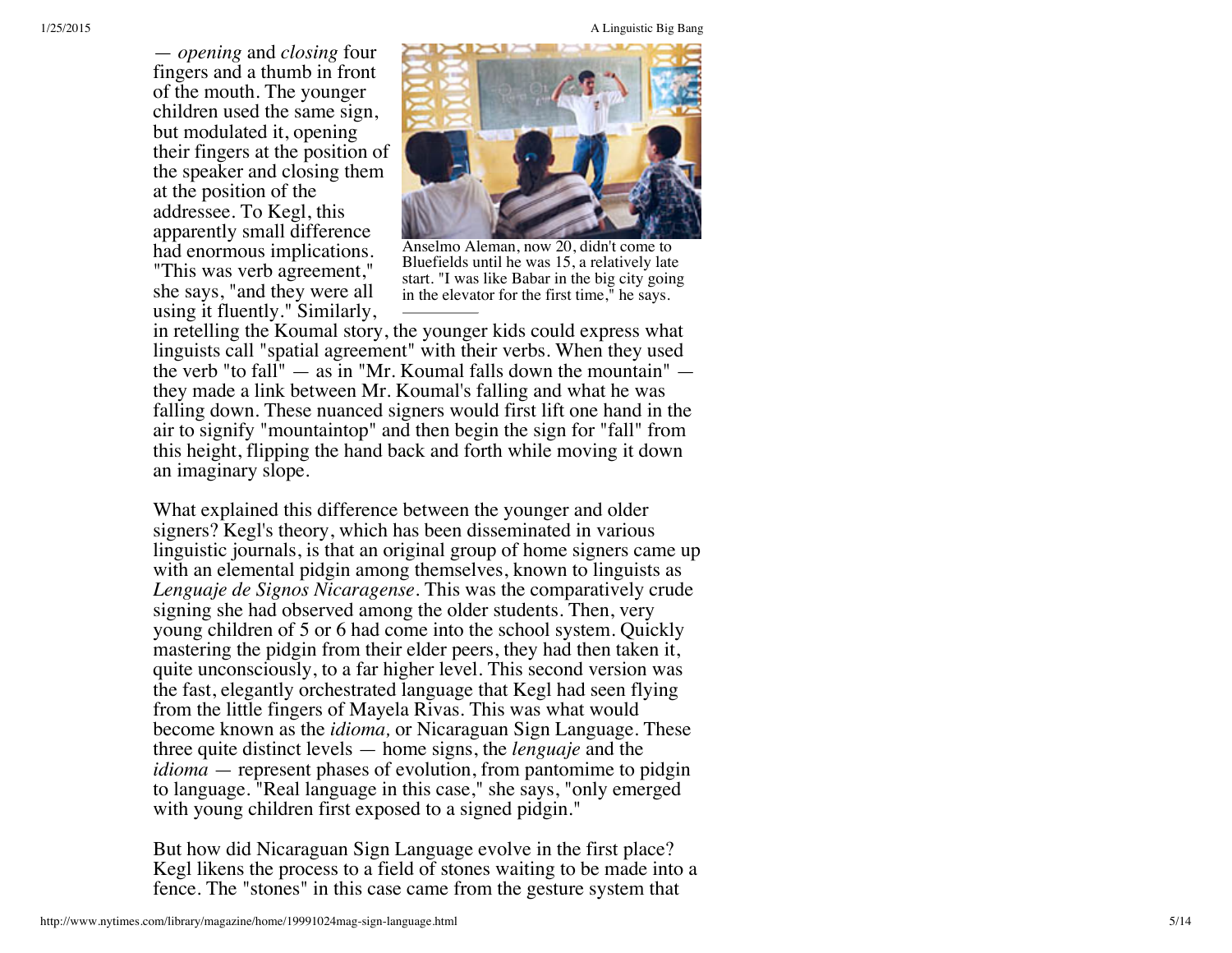speaking Nicaraguans use in daily life. Hence, the first deaf signs for "eat" and "drink" were close to those used by hearing speakers: a flat hand with the fingers bending back and forth before the mouth for "eat"; a thumb gesturing toward the mouth for "drink."

"What happens," Kegl explains, "is that these gestures become gradually richer and more varied. But we can't see the leap between them and the first signs of language because the grammar is inside the child. It manifests itself only as the child is exposed to this everricher mix of odds and ends." This ability to organize a heap of stones into a fence lies within the brain itself, and is apparently stimulated by interaction with other children.

"We see these children coming to some kind of unconscious consensus about which signs to use and which ones to drop," she continues. "But we can't explain it fully; we can just witness the outcome. There's an element of mystery in the way in which each child adapts to and then changes the language." The very youngest children, Kegl theorizes, filter the linguistic jumble around them differently and then transmit their inventions, deformations and additions back to the larger group. In this way, new words enter the lexicon. "Yet there's no dominant alpha speaker who leads the way," she adds. "Each child gives birth to a kind of individual dialect, which is then pooled among the others according to a process that we don't fully understand."<br>Af

### **1 can remember** my childhood,' **Aleman signs, but I can also remember not** having any way **to communicate.' his palm wipes** his forehead, suggesting someone erasing a blackboard.

fter more than a decade of study, Kegl and Ann Senghas have mapped out an idiom striking in its flexibility. Verbs, for example, can be stretched like a rubber band to include all kinds of nouns and prepositions. In the story "Mr. Koumal Flies Like a Bird," children line up to give the wily Czech an egg each in exchange for one of his Indian headdresses. This action is expressed by a single verb sign in which the hand turns up in an egg shape, bounces twice away from the body and then turns sharply upward. This one sign would be literally translated in English as "each person in a row of individuals gives an egg-shaped object to an adult." Even more

oddly, prepositions in Nicaraguan Sign Language function much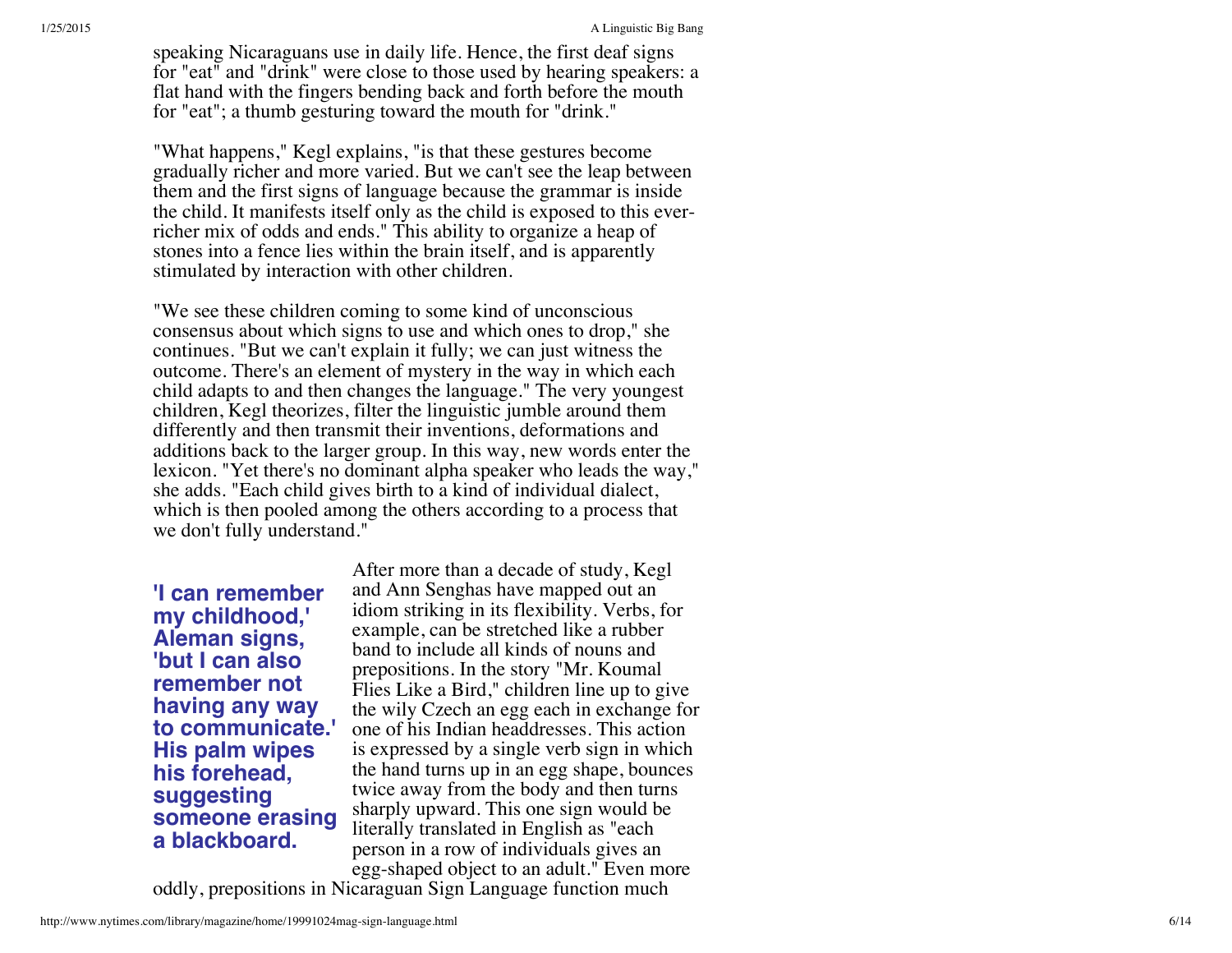like verbs. Hence, where an English speaker would say, "The cup is on the table," a Nicaraguan signer will sign something like, "Table cup ons." Verbs and prepositions are therefore protean in a way that resembles only a few spoken languages, like Navajo.

With all of these idiosyncrasies, it is easy to forget that Nicaraguan Sign Language is but the accidental creation of children. Indeed, adult-engineered idioms like Esperanto seem pallid by comparison. As Kegl marvels, "No linguist could create a language with half the complexity or richness that a 4-year-old could give birth to."

ittle Yuri Mejia is 9 years old and has been deaf from birth. Under the mango trees of the Parque Reyes in Bluefields, a remote port city on Nicaragua's Mosquito Coast, she peers down into an ornamental pool filled with tiny baby alligators. She is neatly dressed in her pressed navy skirt and symmetrical pigtails. With facial expressions and hand gestures working simultaneously, she turns out crisp, twinkling sentences at lightning speed. Her face slips and slides, moving from clownlike frowns to delicate nose wrinkles. Yuri is one of the youngest pupils at the Escuelita de Bluefields, an experimental school that Judy Kegl and her husband, James Shepard-Kegl, have been running since 1995.

Because she was educated so early, Yuri signs with a fluent grace. "When are the alligators going to wake up?" she signs to me through James Shepard-Kegl, who has agreed to act as my translator. "Every time I come to the park they're asleep."

With Shepard-Kegl's help, I ask her if she likes school.

"At home," she signs back quickly, "I'm bored. I live with my grandmother. It's way over there in the barrio. We sit around, and we're bored all the time. We do a lot of laundry. But at school, everyone's deaf, so I can talk to them. And I can read a book about Babar."

Bursting with curiosity, she then asks me where <sup>I</sup> live. The one Nicaraguan sign <sup>I</sup> have mastered on my second day in Bluefields is the one for New York. You put your forefinger against your forehead three times to imitate the tiara spikes of Lady Liberty and then raise your arm in a fist.

"Do you live with your grandmother, too?" Yuri asks.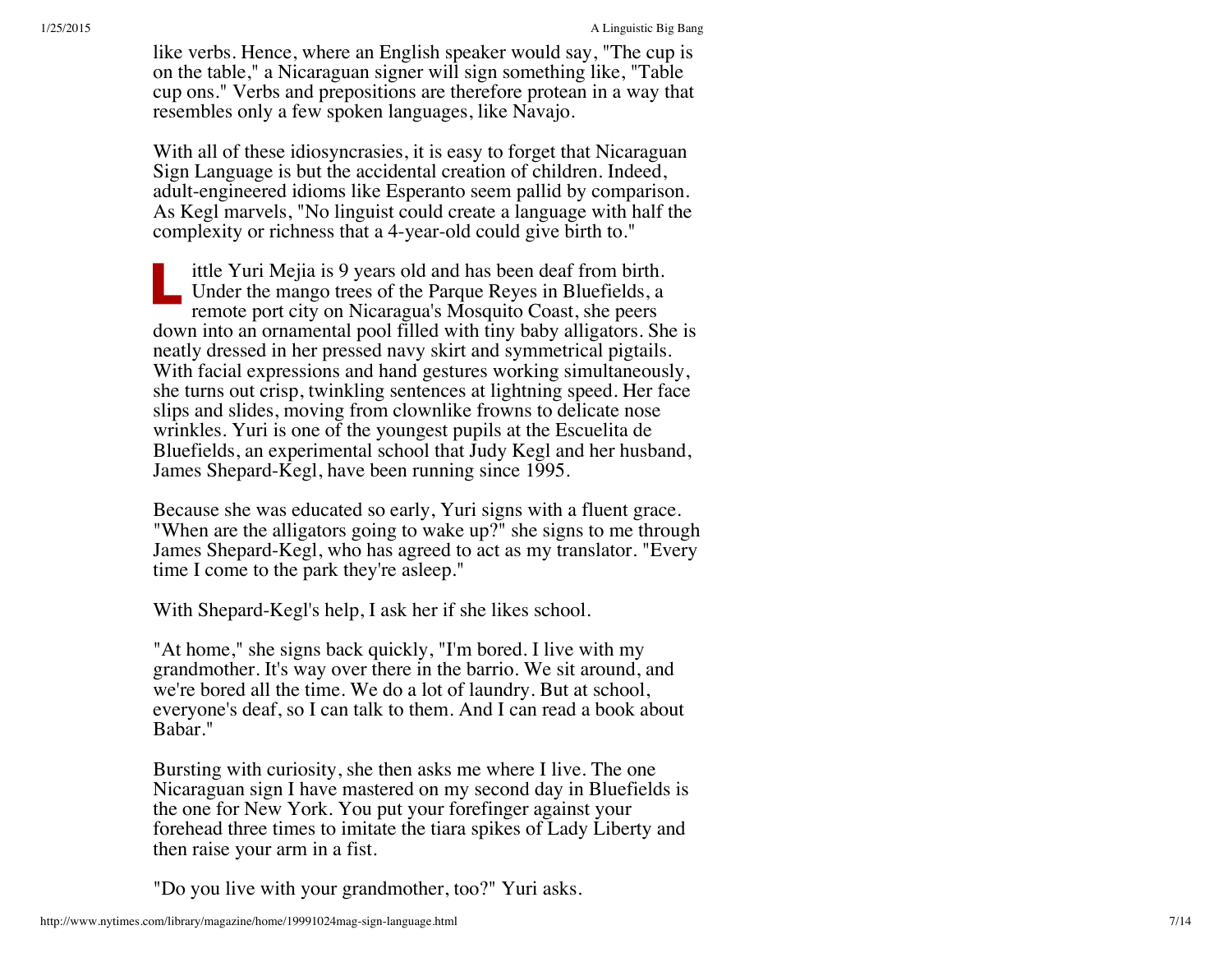" N o."

"Do you know who Babar is?"

"Yes, of course."

"His mommy was killed in the forest, and he came to the town and went up an elevator." She nods wisely. "Babar went up and down in the elevator," she signs.

To make the sign for Babar, Yuri holds up four fingers (the sign for "B"), touches her nose with her thumb and quickly dips the hand down to describe an elephant's trunk. To convey the elevator's movement, she forms a platform with her left hand upon which she plants two fingers of her right hand in an inverted V: a person standing on an elevator floor. She then moves the "elevator" up and d o w n.

Yuri and I head to the school's dormitory on the waterfront. The pink house sits on a winding alley of cracked paving stones from which the moody Bluefields lagoon can be seen. Inside, 15 students between the ages of 10 and 25 relax on homemade bunk beds, entertained by a television set with the sound turned off. There, I meet the Bluefields family one by one. The students range from Daphney, a freckled 15-year-old who recently broke her leg turning cartwheels, to 11-year-old Barney, a vivacious boy with shells twisted into his hair who began signing the language as a baby.

Immediately curious about the newcomer, they cast about for a name sign for me. Sign-language names are not phonetic but visual. One boy raised his hand to signify height. (I am <sup>6</sup> foot 5, gigantic by Nicaraguan standards.) Another offered <sup>a</sup> personalized twist on the sign for "journalist": a miming of a microphone passing from mouth to mouth. Finally, however, by dinnertime the matter was settled otherwise. One girl put a finger vertically against her chin, and amid a burst of laughter, I was christened "Dimple."

Many of these whimsical name signs are perceptive. The one for Daniel Ortega, Nicaragua's former Sandinista President, for example, is one hand tapping the opposing wrist to signify Ortega's flashy Rolex watch, a loud symbol for a poor deaf child. Fidel Castro is a wagging, sermonizing finger combined with a V-sign near the mouth to suggest smoking a cigar. Signs for many nouns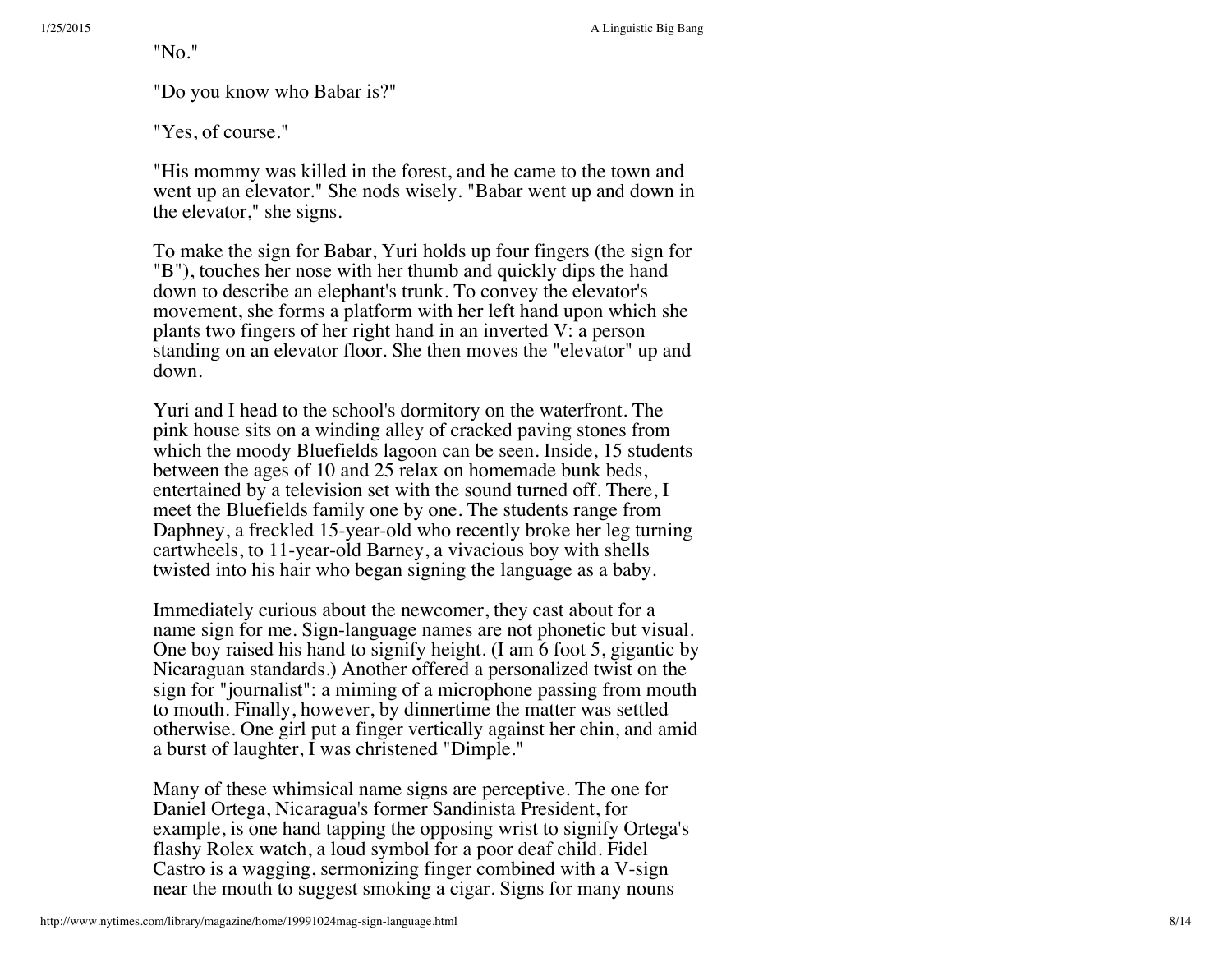are similarly expressive: a wriggling hand for "fish" or fingers shooting like pistols for "Texas." Verbs, by contrast, can seem elegantly esoteric. To say "to look for," the left hand is first held flat with the palm facing downward; then the pinkie, index finger and thumb of the right hand are extended while the two remaining fingers brush the back of the left hand repeatedly.

The Bluefields schoolhouse is a simple, one-room building with maize-yellow walls. The curriculum varies from elementary word recognition for the tots to mathematics and geography for the older signers. In addition, the students are working to translate Nicaraguan Sign Language onto the written page. (They use a Danish symbolic system for transcribing signs into a written phonemic code: there is a symbol for wrinkling one's nose, for example, and another for clenching one's right fist.) One of the first books to be translated is "The Story of Babar," explaining why the innocent elephant has become a constant reference point for the children. The school's dictionary now totals 1,600 words, and the children have begun preparing a heavily truncated version of "Moby-Dick." One thing that is not taught at Bluefields, however, is a more established sign system like American Sign Language. In order to preserve what Nicaragua's deaf have created, Kegl does not want to encourage the adoption of other idioms — even if that leaves the students unable to communicate with other deaf communities. "We don't want to kill indigenous language," she says.

Toward the end of my first day in school, the class is interrupted by a troupe of clowns who for some reason have decided to test their act on the deaf children. The students head outside to the garden to watch. The clowns then put on a show of Fellini-esque ineptitude, dropping their bowling pins and failing to turn their somersaults. Finally one of them gets it right, and I decide it is time for applause. I begin clapping furiously. There is utter silence. A little put out, I turn to see the entire class raising their hands above their heads and wiggling their fingers with deadpan expressions.

Impressed by this silent form of applause, I decide that from now on I will do the same, and so I raise my hands, wriggling my fingers. The class laughs and all simultaneously put their fingers to their chins. Dimple is catching on.

he sign languages of deaf children have been of central interest to linguists for a quarter century. Underlying this interest is a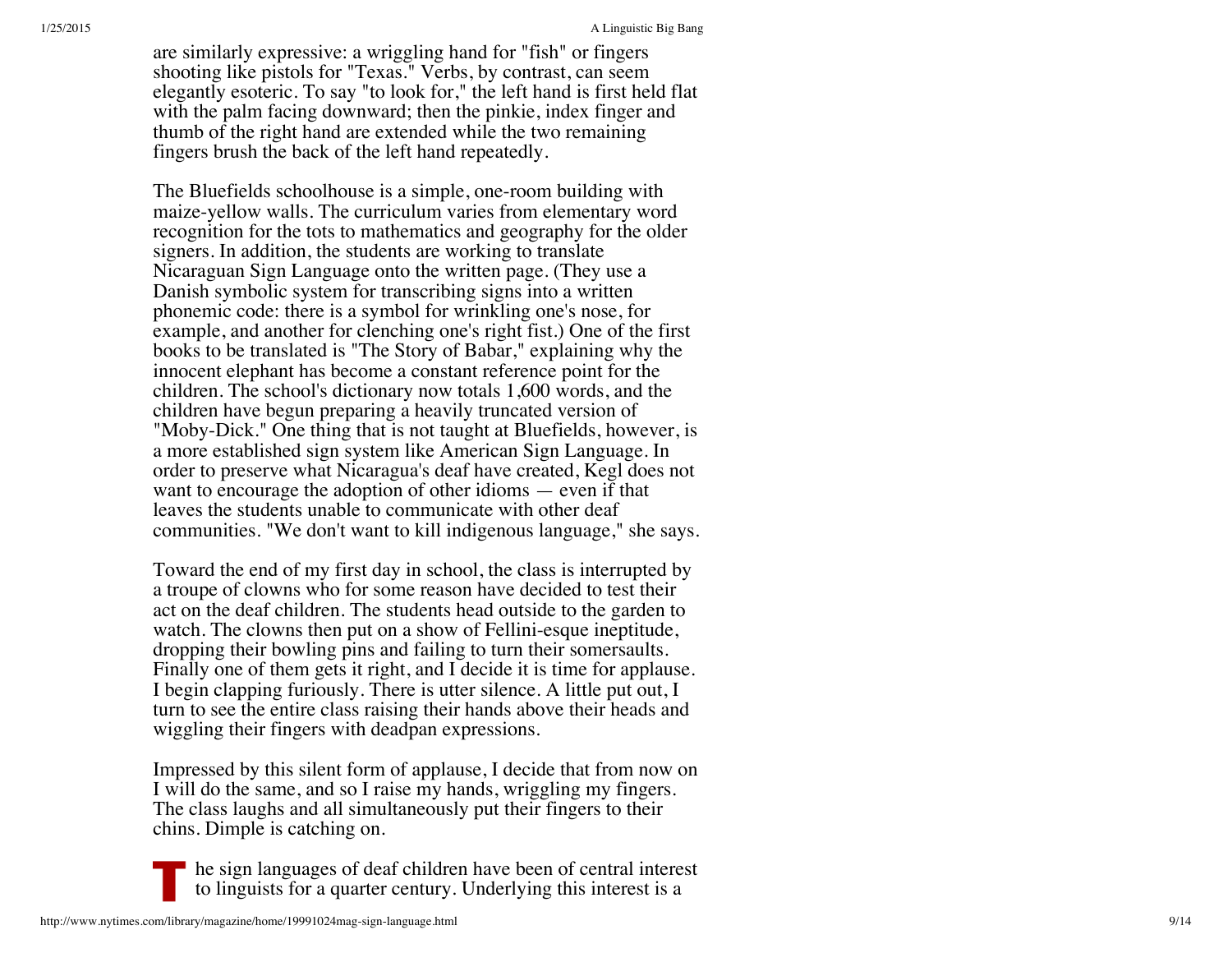innate human ability to generate all the fundamental characteristics of language, from word creation to grammar - without the help of auditory or vocal cues.

quest to find a linguistic "bioprogram": that is, an<br>ability to generate all the fundamental characterist<br>from word creation to grammar — without the he<br>vocal cues.<br>In 1978, Heidi Feldman,<br>Susan Goldin-Meadow and<br>Lila Glei In 1978, Heidi Feldman, Susan Goldin-Meadow and Lila Gleitman published a seminal paper on the linguistic propensities of deaf children, based on a group of Philadelphia kids who used simple home signs to communicate with their hearing parents. The researchers found that a deaf child making crude home signs would, in time, begin bending them into languagelike patterns without



Like kids everywhere, the ones at Bluefields know how to yuk it up. Here, they give the photographer a round of silent applause by wiggling their finger

knowing what he was doing and without being taught. The mothers of these home signers, the scholars revealed, knew far fewer signs than the children themselves. (As trained linguists, they were able to determine the full extent of the children's vocabularies.) And while the parents used the home signs erratically, the deaf children deployed their home signs in a more consistent order.

"Even deaf children grammaticize, regularize  $-$  yet they can't have learned it anywhere," Lila Gleitman says. She sees the Nicaraguan case as buttressing her own work. "In Managua, the children formed a continuing community that allowed their nascent language to grow in grammatical and semantic structure. It's a magnificent example of a whole language emerging with incredible richness."

Yet for all its triumphs, the scholarship on Nicaraguan Sign Language makes clear that a precise line between nature and nurture is difficult to establish. Language is the product of a shadowy collusion between biological predisposition and social stimuli. The bioprogram, in other words, is triggered into action by a language community. "It would be hard to find language acquisition in a vacuum," says Gleitman.

Jill Morford, a linguist at the University of New Mexico in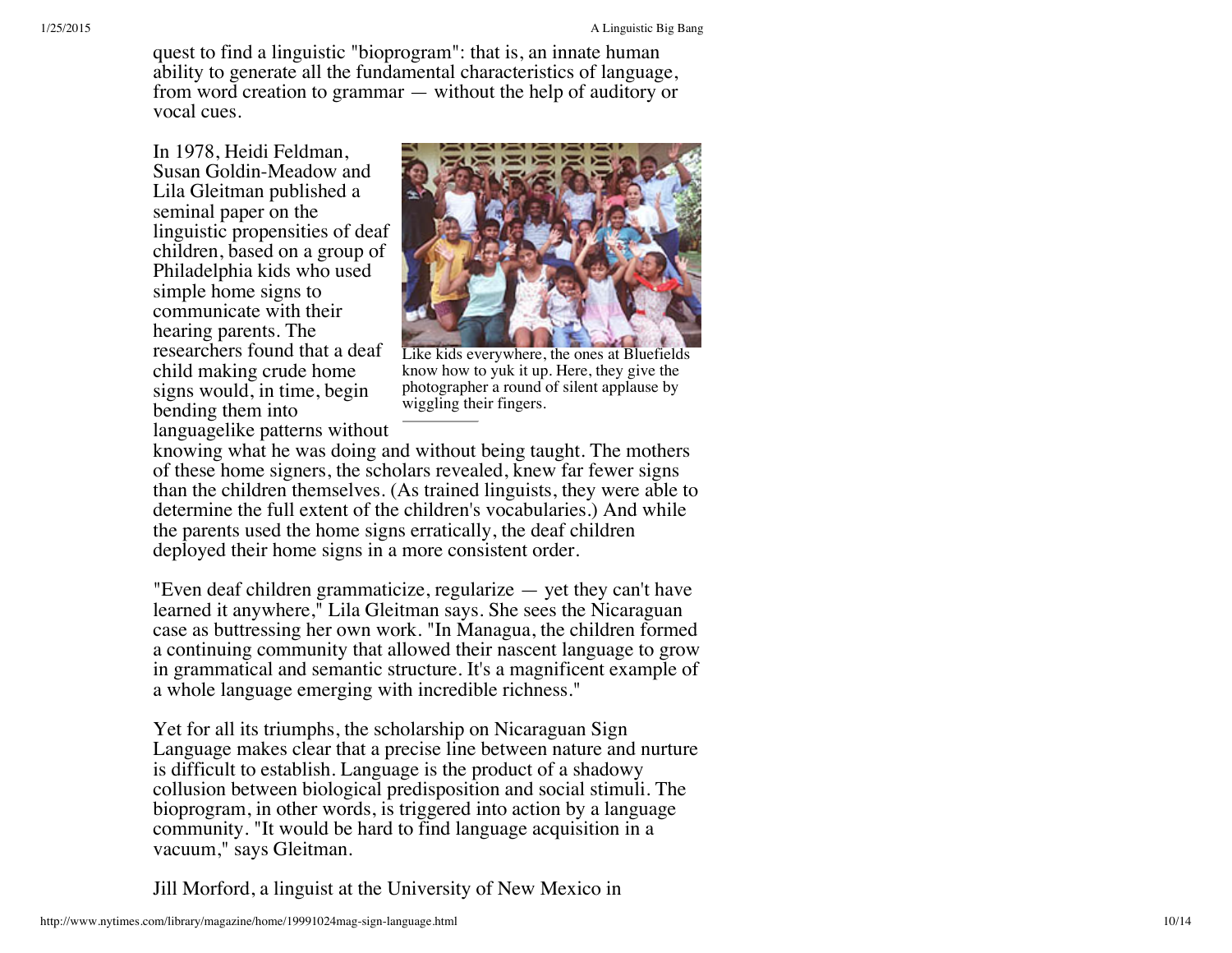Albuquerque, argues that home signers are stuck in a limbo between gesture and language. "Home signing," she says, "is cognitively similar to language, but it doesn't have a grammar as such. It's in between. The beauty of the Nicaraguan children is that they show dramatically how we need both sides of the coin, the social and the innate working together."

o see the limitations of home signing for myself, I take a trip with James Shepard-Kegl by motorboat to the Pearl Lagoon, one hour north of Bluefields. There, a few deaf children still live in almost total isolation deep in the forests. If Bluefields seems remote, then the Pearl Lagoon resembles another planet. Dreamy estuaries snake through bromeliad-sprinkled rain forest that is almost empty except for a handful of farmers living in tiny settlements connected only by river.

### **Many of the children's signs** are perceptive. **The one for Daniel Ortega,** Nicaragua's former President, is one hand **tapping the opposing wrist**  $-$ **<b>to** signify **Ortega's flashy Rolex watch.**

In a hamlet called Haulover, where huts are ringed with paths of oyster shells, I meet a 10-year-old deaf boy named Winston. He has never been to school. A kind of Pearl Lagoon Huck Finn, he's about as isolated a home signer as you could possibly hope to find anywhere. He spends all his days fishing with his homemade lines and has a small if appropriate repertory of fishing signs. Excited to have visitors from the big city of Bluefields, he shows us some pigeons he shot with his sling. As we sit in rocking chairs on the porch, his mother tells us that she and Winston can "talk just fine." Winston goes into long bouts of head-rocking laughter and shows us his limited stock of signs. It is clear that he

communicates with his family on some level, but there is no rhythm, no fluidity, to his speech.

"Did you catch fish?" I ask. His mother translates.

"Catch," he signs back.

"How?"

He makes a whacking gesture.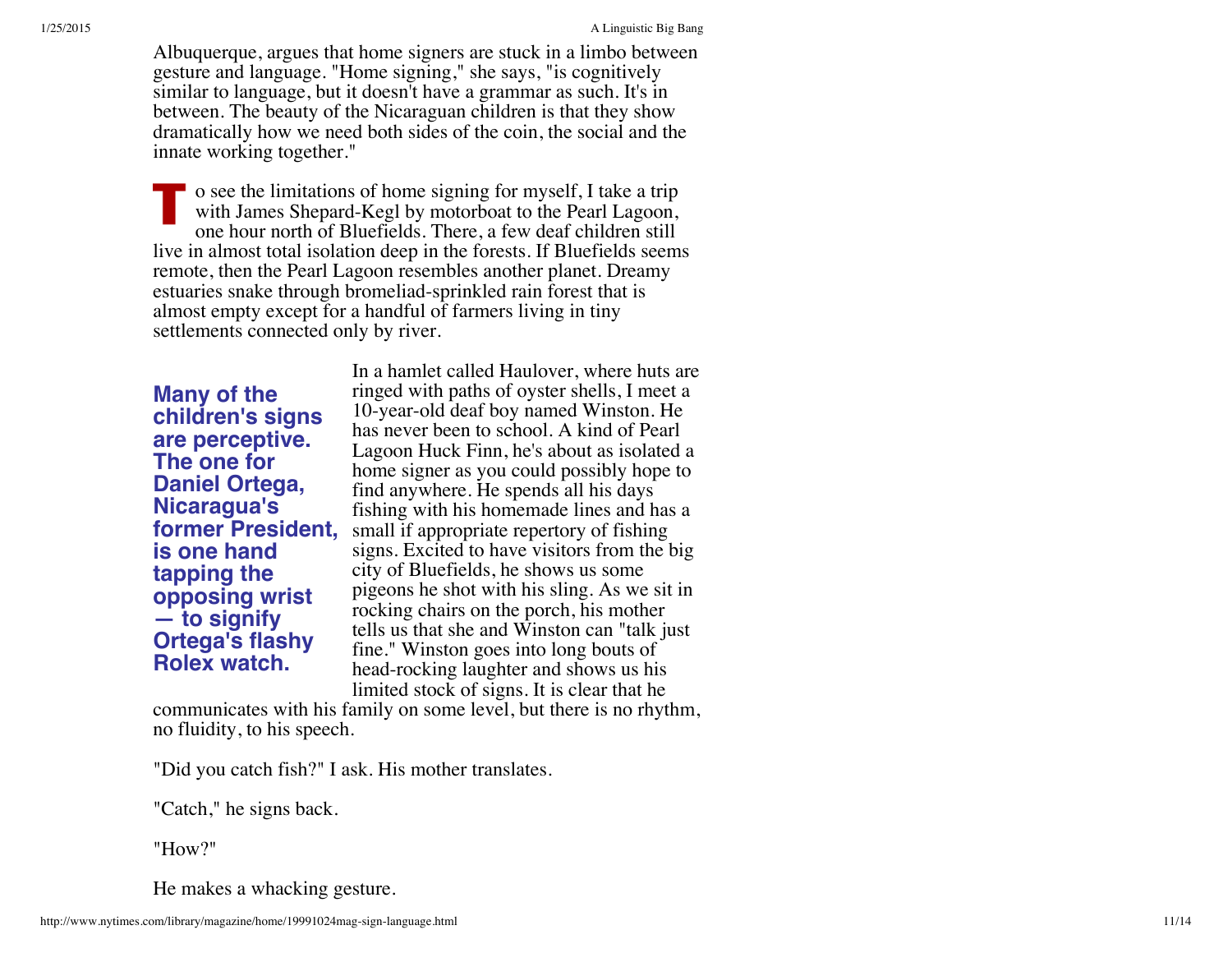Winston cannot express things like "today" or "later," and he rarely if ever puts three signs together to make something that one could call a sentence. Whereas Bluefields children somersault through complex sentences, Winston lumbers along slowly, one sign at a time.

As he walks Shepard-Kegl and me back to the jetties of Pearl Lagoon, Winston shows me a few signs. "Tree." "River." "House." His hand motions are slow, and there is a curious monotony in his expression that somehow belies his exuberance.

I take his picture, and he shows me his fishing line and his knife. "Big," he adds. "Tasty. Catch. Eat."

"It's sad," says Shepard-Kegl as we walk away. "But Winston's family doesn't want him to come to the school, and so he'll remai n a t this level all his life. He'll never develop a real language."

n the terrace of the Tia Irene, a waterfront hotel in Bluefields, I sit with 20-year-old Anselmo Aleman playing chess while rain pounds on the thatched roof. The lagoon is shadowed; the rusted fishing boats rock violently in the downpour. We are eating a plate of pale purple star apples. The slender Aleman is a charming chess companion, apart from being impossible to beat. Like Winston, he grew up in the deep rain forest, but unlike him, Aleman came to Bluefields.

Suddenly moving his bishop into check-mate position, he smile "It's like war," he signs. "You must concentrate or you lose."

Aleman learned Nicaraguan Sign Language at 15, a relatively late age. Intelligence and hard work, however, have enabled him to master the idiom with almost total fluency. "I couldn't learn the language earlier," he signs, "because I grew up in the forest. It was during the war, too, and since my father was a contra, we were always hiding, being hunted down by Sandinistas. So I remember guns, fear, hiding. When I came to Bluefields I was amazed. I was like"  $-$  he pauses for a moment  $-$  Babar in the big city going in the elevator for the first time."

Aleman tells me a long, complicated story about his being hit by a firetruck when he was little, sprinkling his account with small scenes and characters. "I can remember my childhood," he signs,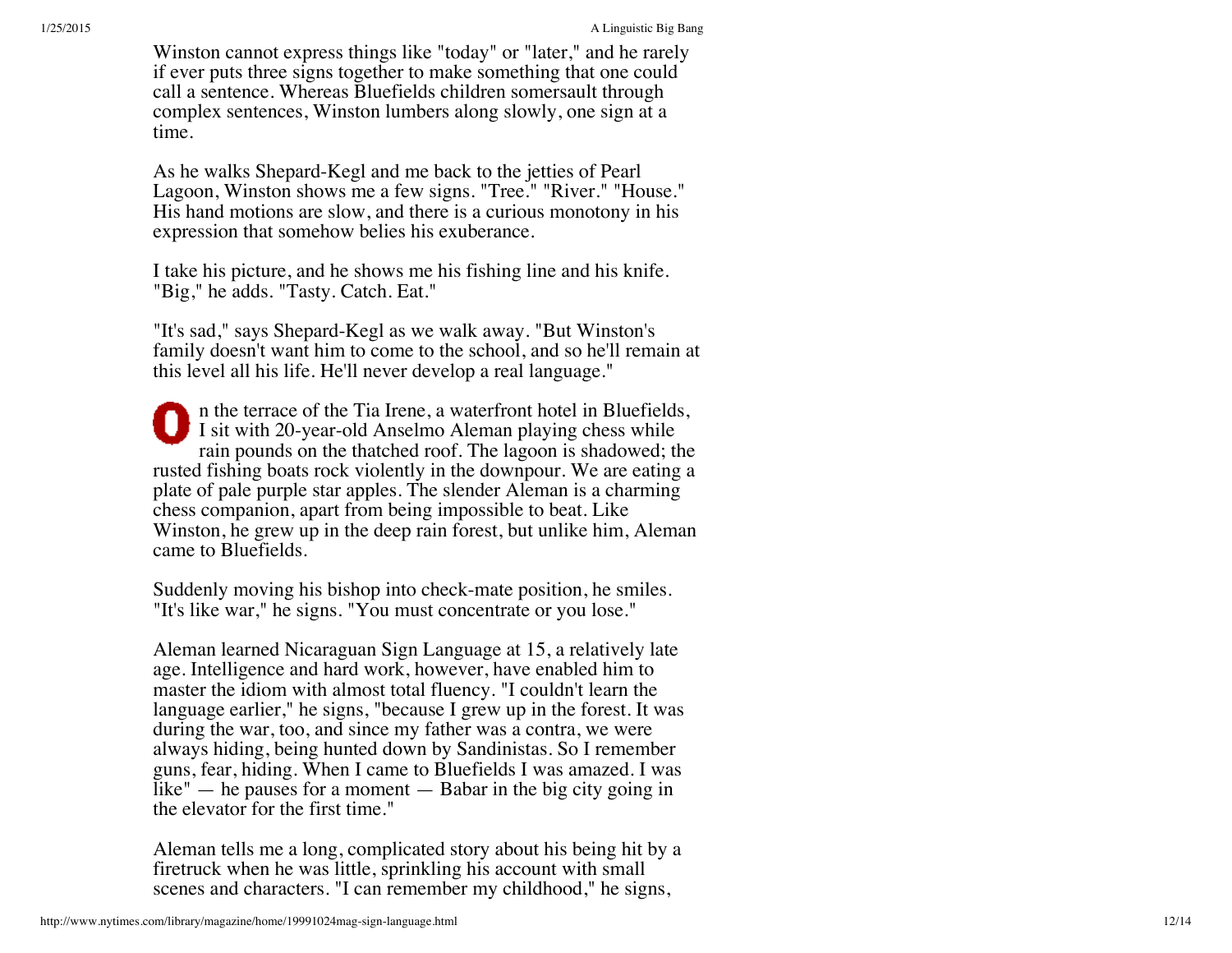"but I can also remember not having any way to communicat "but I can also remember not having any way to communicate.<br>Then, my mind was just a blank." He makes a poignant sign for this emptiness, the palm wiping his forehead to suggest someone erasing a blackboard.

But Aleman will never return to the blank slate. He stands at the center of a young, dynamically evolving language that is now devolving into dialects and variations. Like all living languages, Nicaraguan Sign Language is plastic, mercenary and gleefully derivative — picking up idioms, slang and even basic nouns wherever it fancies. There is even a "street" dialect that diverges in sometimes salacious ways from the official version sanctioned by the Nicaraguan National Association of the Deaf.

The precise intellectual import of Nicaraguan Sign Language is still being hammered out by linguists. Noam Chomsky, who calls what has happened in Nicaragua "a remarkable natural experiment," has for decades propounded the theory that there is a "biology of grammar" embedded in our brains. (It is no accident, he has argued, that every language from English to Zulu has subjects and verbs.) But he is wary of saying that Kegl's research settles the issue. "These children may have shown us something remarkable, if indeed they came up with this language with little or no input fr o m outside," he says. "If that's the case, it's a very intriguing situation indeed."

But the meditations of world-famous linguists do not mean much to Aleman as we stroll down to the Parque Reyes. As we sit under the coconut palms amid rusting pieces of farm machinery, decorative rubber tires and a dilapidated bust of the Nicaraguan poet Ruben Dario, the park seems to be at the end of the world. Seeing us signing together, a group of Miskito Indian women stare at us in amazement and are soon joined by the local sorbet vendor.

"I can't imagine," Aleman signs, genuinely mystified, "why y o u came all this way to hear us talk. It's just our language. What's the big deal?"

I tell him that many people are curious to know how a few deaf children invented the world's youngest language.

"I never thought of it that way," he signs.